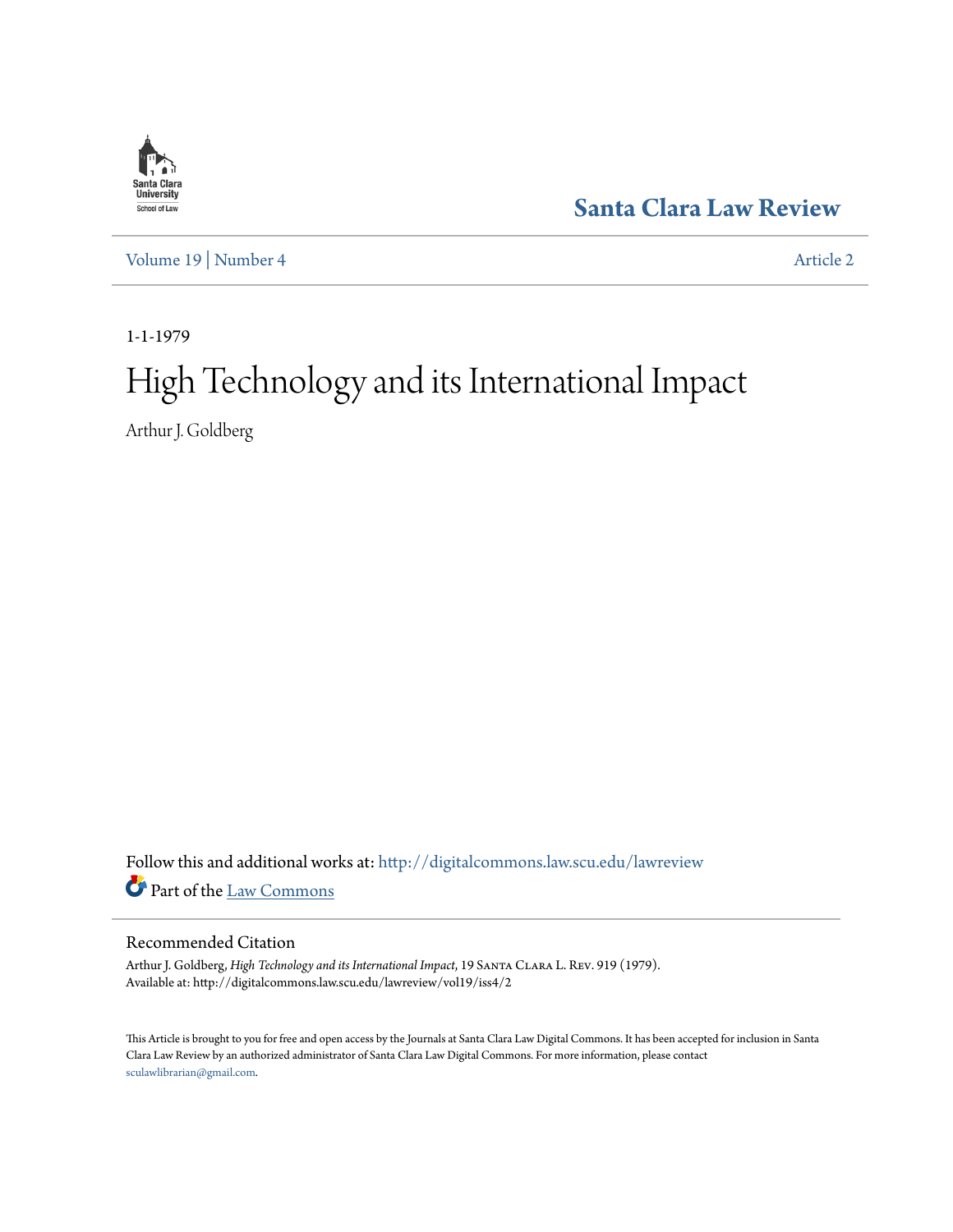## **HIGH TECHNOLOGY AND ITS INTERNATIONAL IMPACT**

**Hon. Arthur J. Goldberg\* ADDRESS AT THE**

**UNIVERSITY OF SANTA CLARA\*\***

**If** I were asked to answer in *one word* what high technology and its management has to do with international affairs, I would answer *everything.* If I were also asked to cite an example in *two words* in justification of what **I** have just said, **I** would say *thermonuclear physics.*

To those who may say that thermonuclear weapons are for war, as distinguished from the conduct of conventional international relations, I would remind them of Clausewitz' wellknown dictum that war is the carrying out of international affairs by other means. But even in peace time the existence of thermonuclear weaponry significantly affects international affairs.

We are attempting, more or less successfully, both by multilateral and bilateral diplomacy to manage and curb weapons and technology of mass destruction.

In the multilateral context we have negotiated the Non-Proliferation Treaty seeking to prevent the spread of nuclear devices to states not now possessing them. We have also negotiated the Treaty on Outer Space prohibiting the stationing there of instruments of mass destruction and related agreements. To these we should also add the covenant prohibiting biological warfare.

In our bilateral relations, we have negotiated the Treaty precluding the testing of nuclear devices in the atmosphere and are seeking, through SALT I, SALT II and, in the future, SALT III, to bring some limitation on thermonuclear missiles and the instruments of their delivery. These negotiations have been and are being conducted by diplomats acting for the President,

<sup>\*</sup> Former Justice of the Supreme Court and Ambassador to the United Nations and the Conference on Security and Cooperation in Europe; B.S.L., 1929, Northwestern University; **J.D., 1930,** Northwestern University.

<sup>\*\*</sup> Address at a conference on High Technology and Its International Impact: An Examination of Current Issues and Considerations for the Future; Sponsored by the School of Engineering, University of Santa Clara, Santa Clara, California; March 22, 1979.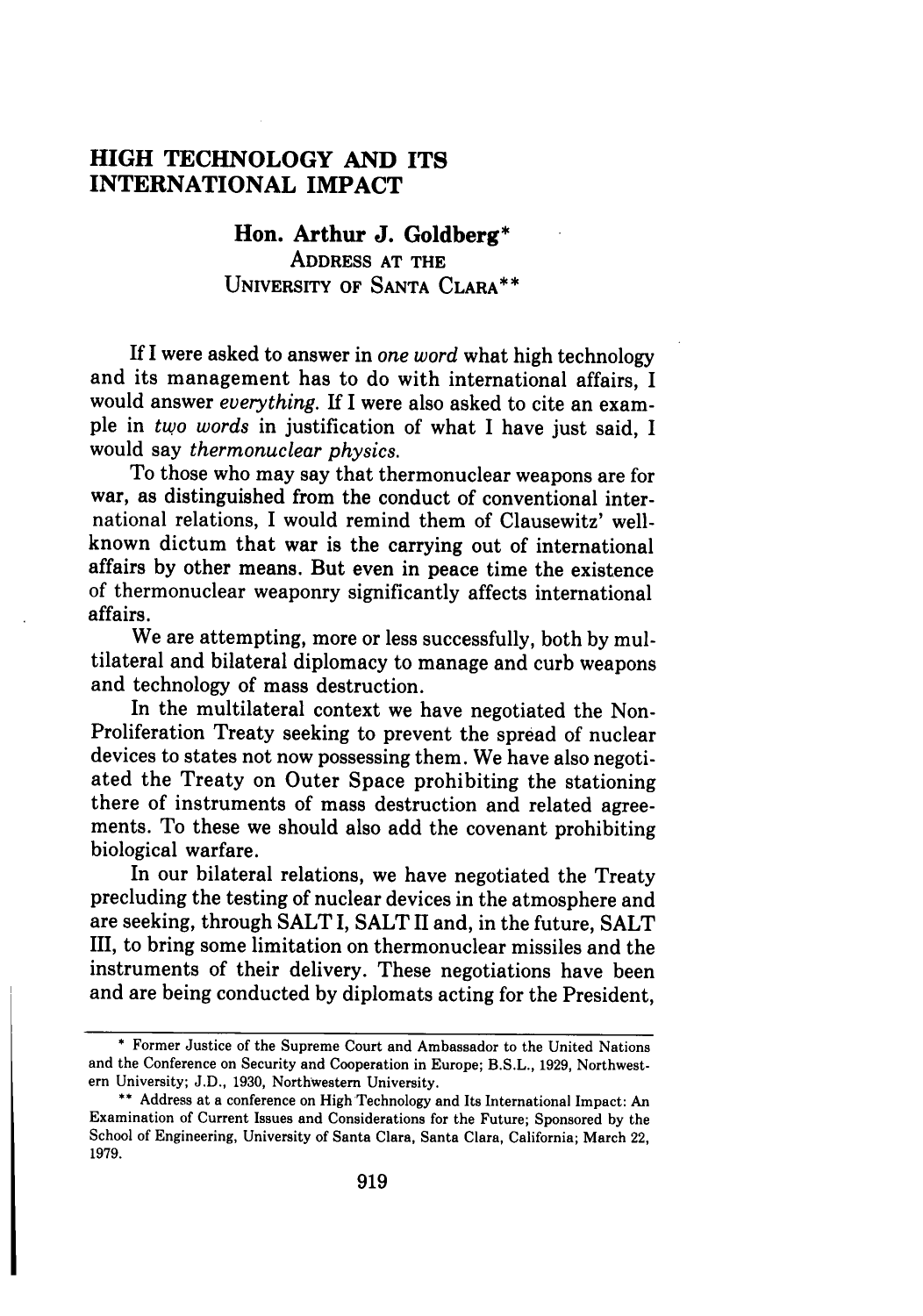who under our Constitution is charged with the conduct of international relations.

What of the scientists who have perfected this high technology? What of the managers and producers of this technology? What of the ethics of this matter? Almost every nuclear physicist has expressed feelings of guilt about Hiroshima and Nagasaki. It appears from World War II documents that Japan was desperately seeking a way to surrender before our nuclear bombs devastated these cities and caused death and injury to thousands of their inhabitants. The reason for the employment of nuclear bombs against Nagasaki and Hiroshima resulted from understandable concern about American casualties in the invasion of Japan and from a good faith but highly regrettable misreading of the clear signals we were receiving, from many quarters, of the Japanese intention to surrender. Ironically, the only condition the Japanese sought to exact was that the Emperor would not be unseated. I say ironically because the basic condition imposed upon vanquished Japan by "The American Caesar," General MacArthur, was to preserve the Emperor, albeit as a national symbol rather than as the son of heaven.

With respect to the scientists of this technology who perfected the nuclear bomb in the Manhattan Project, I would assess no blame. World War II was a war that had to be fought. It was waged to prevent world domination by that insane barbarian Adolf Hitler and, of course, the Japanese attacked us at Pearl Harbor on a day that will live in infamy.

When the bomb was perfected by us, there was no way of really knowing whether Hitler might not have also been on the verge of splitting the atom. In hindsight, it now appears that a major reason for his failure to perfect the device was his expulsion of the Jewish scientists who possessed the know-how to do so. Hitler was thus hoist by his own petard.

Further, the concern about American casualties in an invasion of Japan was genuine. And the decision to use the nuclear bomb against Japan, notwithstanding the clear signals of Japan's willingness to concede defeat, was a political and military one in which scientists played little, if any part.

Scientists also should be free of guilt feelings about refinement of nuclear weapons from the primitive but horrible nuclear bombs directed at Hiroshima and Nagasaki to the sophisticated thermonuclear weaponry of today.

For a short time, we did enjoy a dubious monopoly on the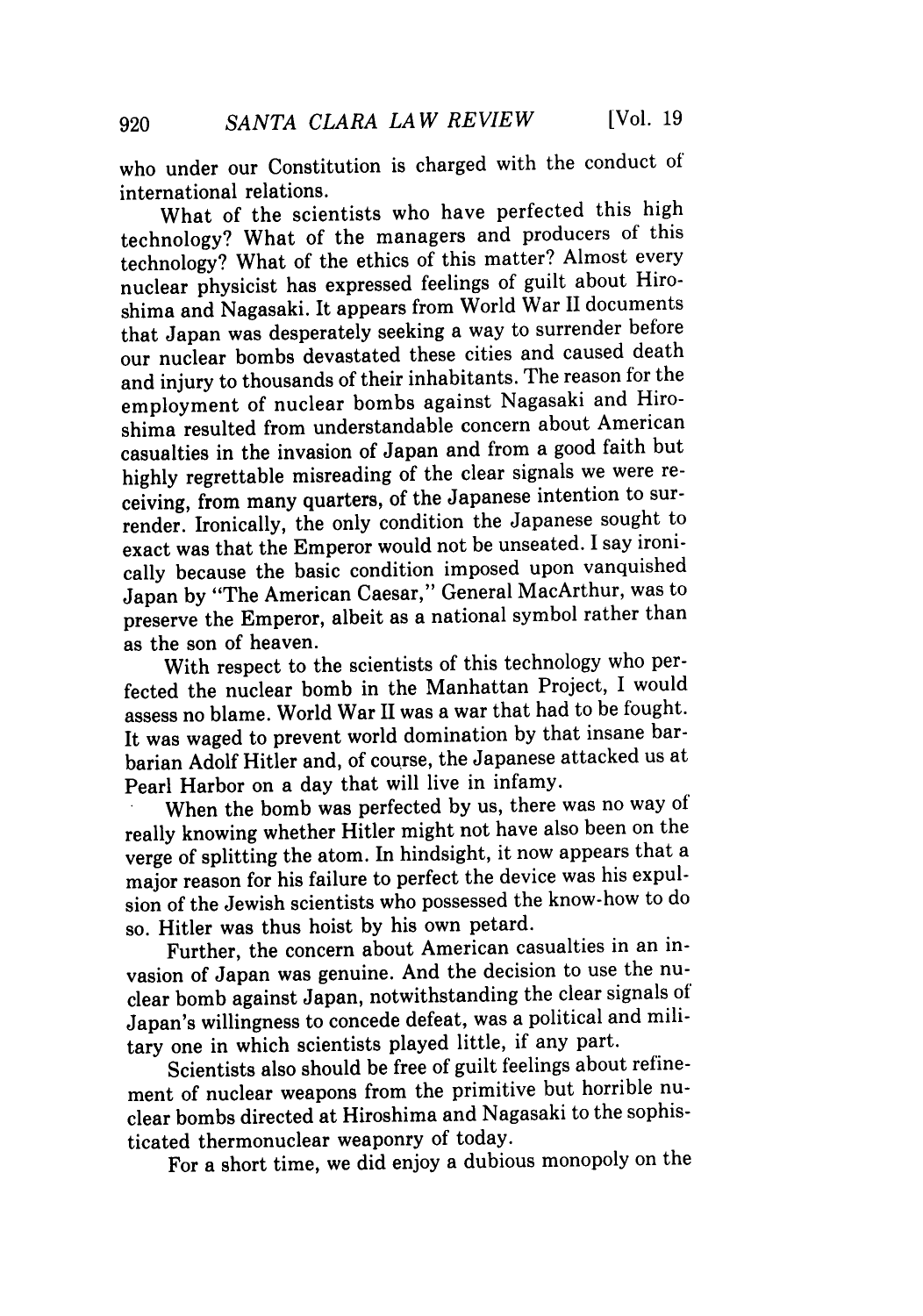bomb but, it is to be remembered, that President Eisenhower offered at the United Nations a plan to forego nuclear arms and to devote the energy of the atom to peaceful uses. He had no acceptance from our principal adversary. The Soviet Union had mastered its technology and indeed perfected the hydrogen bomb before we did.

In the McCarthy era, we ascribed this ominous development to the treachery of spies and traitors. There were spies and traitors in our midst but, it now appears, that the Soviet Union had the capacity to master this technology without the help of Dr. Fuchs and others, perhaps with inconsequential delay. It is only realistic to recognize that in the presence of the formidable mass of Soviet nuclear arms that the United States must possess a sufficient number to deter a Soviet attack. When I was on the Supreme Court, I wrote an opinion in which I said that our Constitution was not a suicide pact. Indeed it is not.

If the entire world community were to agree to abide by the rule of law, and to live in peace and harmony, with all nations abjuring both nuclear and conventional weapons, the situation would be drastically different. But regretfully this is not the case. This is not to say, however, that scientists do not have the obligation to alert our citizens and the world community that the nuclear clock is close to reaching midnight. And to their credit, some among them are attempting to do so. Scientists have also made it clear that the means taken to curb and limit nuclear weaponry are woefully inadequate.

Thus far, I have spoken of thermonuclear weapons but, since the United Nations was formed in 1945 to rid the world of the scourge of war, more than 150 wars have been fought in various parts of the world. And these wars have been waged with conventional weapons—increasingly sophisticated ones to be sure: smart bombs, supersonic fighter aircraft, armor piercing antitank weapons, surface-to-air and surface-tosurface missiles and other high technology weaponry which presently characterizes current non-nuclear warfare. Even though nuclear weapons have not yet been employed and world-wide conflict has been avoided, in the more than 150 recent wars, hundreds of thousands of people have been killed, maimed and disabled since the end of World War II.

The question therefore recurs, how are we managing the use of the high technology employed in the production and use of non-nuclear weaponry. The answer here too can be in *one*

**19791**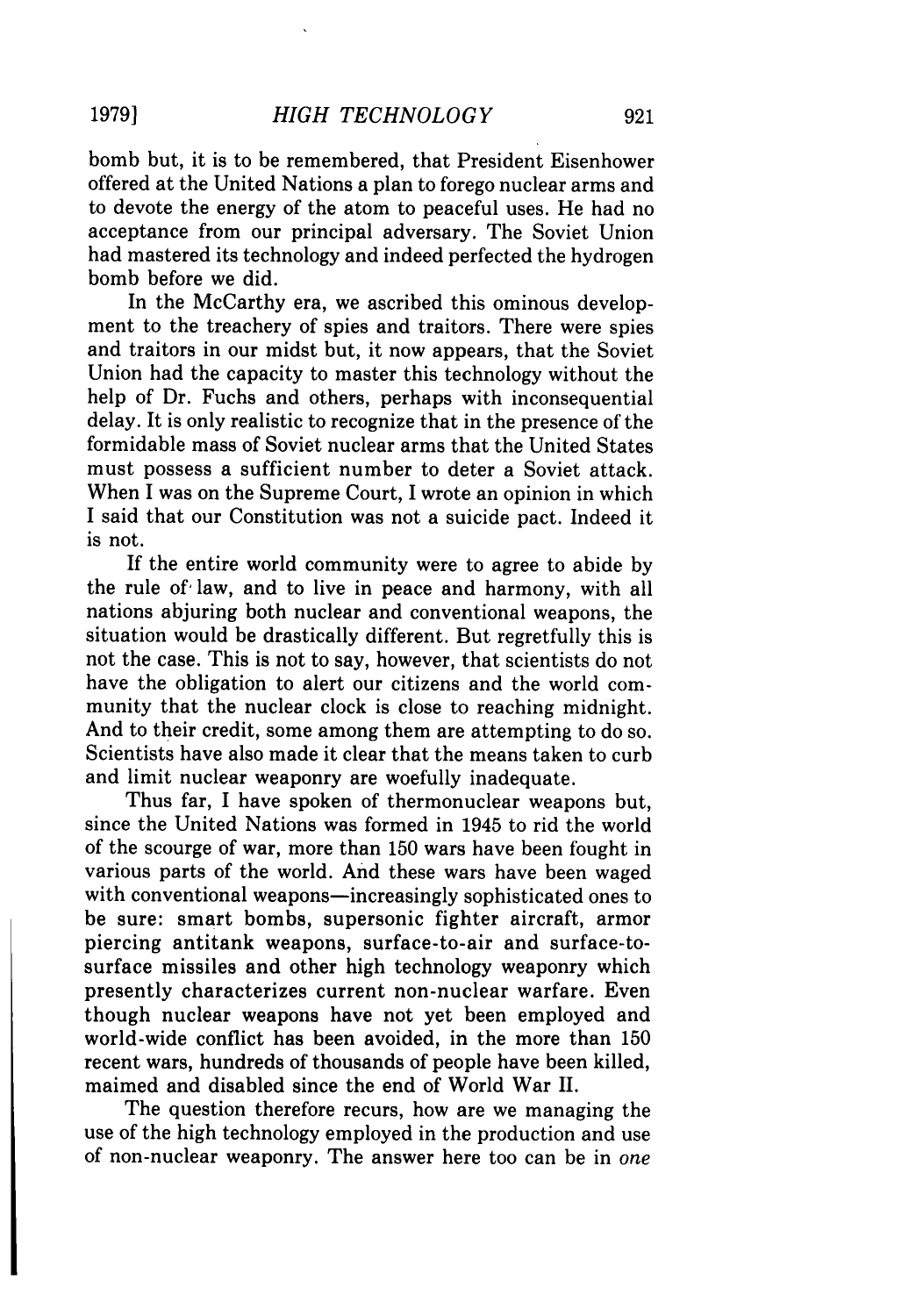*word-poorly.* Sophisticated weapons are sold by us in enormous quantities. For better or worse, we are the principal arms merchant of the world and the Soviet Union and their and our allies are close behind. It is tragic that nations that cannot afford to feed their own people are avid customers for these arms. And affluent nations that produce such sophisticated weapons are avid sellers. Again, this is a terrible dilemma. If we curb our sales of conventional arms, as President Carter has said he would like to do, the Soviets are more than willing to sell and so are some of our NATO allies and the members of the Warsaw Pact.

**.**There is a recent "hopeful" sign of significance in this area. The Shah of Iran spent a kingly portion of the largess of his oil in purchasing from us airplanes, tanks, guns-you name it-but such purchases did not prevent his overthrow. I can only hope that this lesson will be learned by arms merchants and buyers alike.

There are other aspects of high technology and "so called" conventional warfare. We have outlawed poison gas and biological warfare. This is all to the good. But we have not succeeded in agreeing upon a genuine and fair mutual reduction of forces between NATO and the Warsaw Pact. Nor have we succeeded in convincing the super powers and the third world of the wisdom and indeed the necessity of settling their disputes by sensible methods of mediation and arbitration. Third party settlement of international political disputes is rarely resorted to by rich and poor nations alike. Will this come about? In short terms, I fear not. I view the foreseeable future, as it relates to weaponry, with concern, alarm and foreboding. And I am most apprehensive of what may occur in the lifetime of my children and grandchildren both in the nuclear and non-nuclear areas.

Can the scientists and managers of weapon high technology of the world agree, regardless of ideology, to call a halt to the application of this technology. The answer I fear, is no. The scientists of the West might, since they live in democratic societies and share basic moral and ethical concepts. But the scientists and managers of the East are not free to do so. Lest we become too virtuous we cannot assume, however, that the industrial-military complex in the West is not a potent factor, as President Eisenhower warned us.

In fairness, it needs to be said, disregarding propaganda, that our adversaries are not willing to abandon or substantially curtail instruments of war. And, I repeat, we cannot disarm

922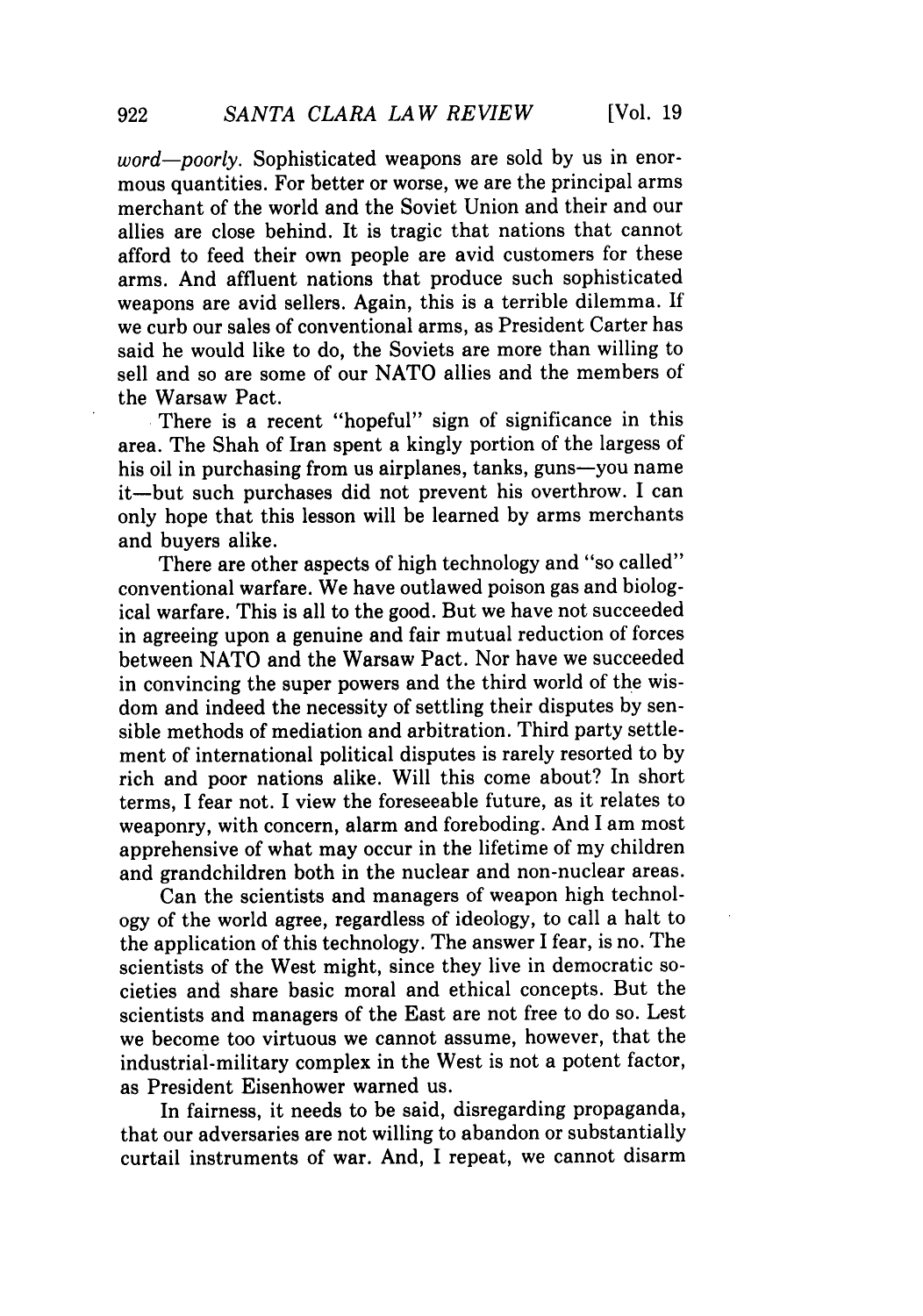alone. This is a gloomy picture but I fear a true one.

There is, however, a brighter side and it is high technology in the international area in non-military affairs. We now have or have within reach, for the first time in history, the technology to conquer hunger, eliminate disease, educate children, control populations, and thereby contribute to a decent life for the peoples of the world. We, of the West, cannot be the world's policeman. But, if the political will is present, we can be the world's savior.

What is called for and what is possible is a consortium of the rich countries to aid the poor through proper use and management of Western high technology. We have given aid but not, with the notable exception of the Marshall Plan, commensurate with our resources and the need. And the aid extended through the United Nations and the World Bank, though valuable, falls far short of the need.

The aid we give must be a mix of money, material, technology and good management. And we of the West must find a way to prevent our military requirements and our pressing domestic needs from extending such help on the gigantic scale which is necessary.

This is the challenge of high technology, its management and governmental political will, in international affairs. This is the opportunity. And this is also the necessity. For as President Kennedy once reminded us: "We cannot be an island of' affluence in a sea of poverty."

I, for one, persist in the hope that if the wealth of the world is shared and made available, and if high technology and its management is put to the service of mankind, and if the political will for universal peace and justice prevails, nations, large and small, will "beat their swords into plowshares, and their spears into pruninghooks . . . [and] shall not lift up sword against nation, neither shall they learn war any more."'

*1. Isaiah* 2:4 (King James).

**1979]**